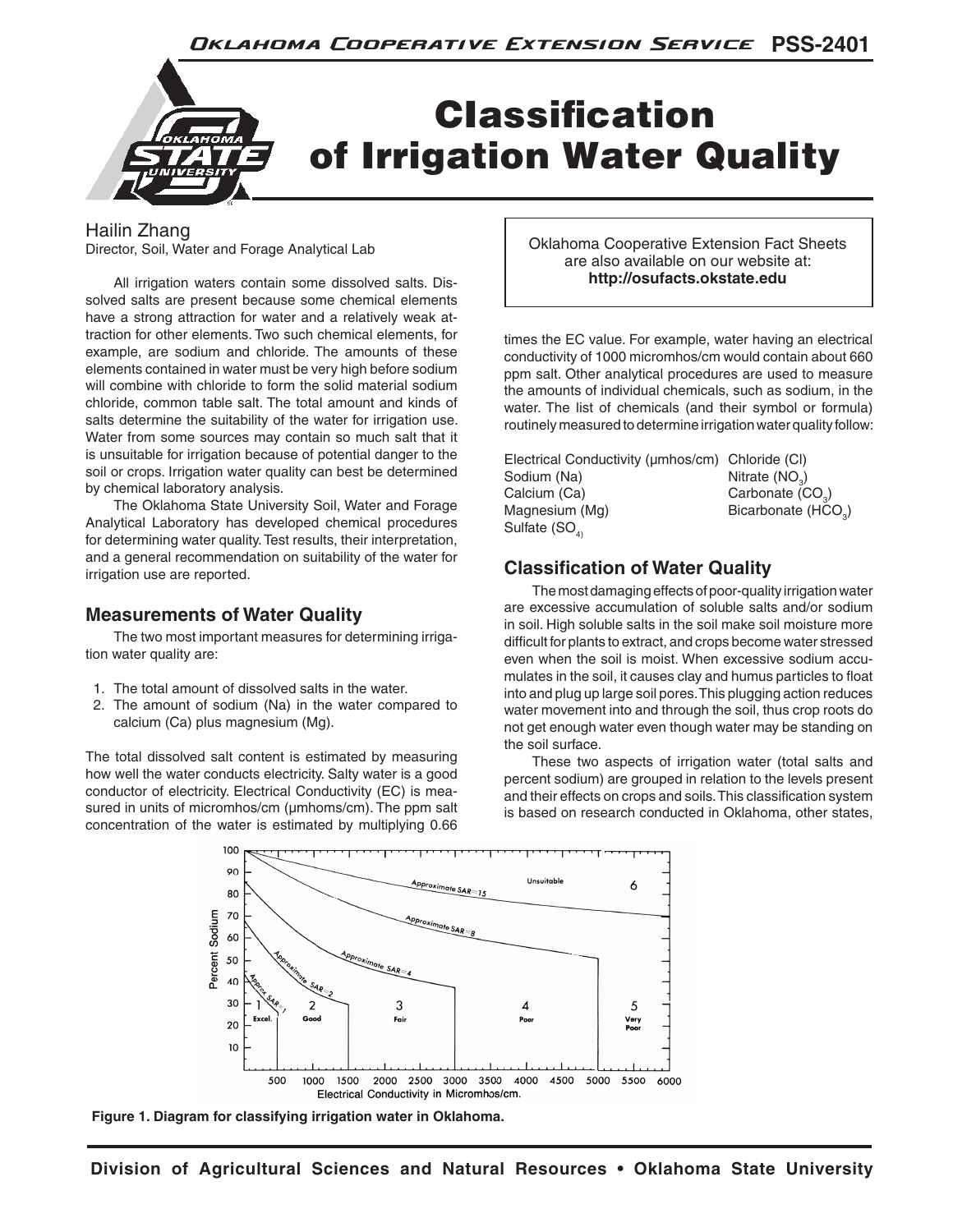and by the USDA Salinity Laboratory at Riverside, California. The diagram in Figure 1 illustrates the classification system. Since the degree to which sodium is damaging to soil is strongly influenced by the amounts of calcium and magnesium present, the sodium adsorption ration (SAR) is also used.

Figure 1 is used by taking the percent sodium reported on the water test and locating that value on the left side of the figure. Draw a line across the figure at this point. Next, find the value for the electrical conductivity along the bottom of the figure and at that point draw a line straight up and down. The water class is indicated where the two lines cross.

#### **Interpretation of Water Classes**

Oklahoma irrigation waters are grouped into six classes on the basis of soluble salt content and sodium percentage. Interpretation of these classes in relation to their use follows:

**Class 1.** Excellent. The total soluble salt content and sodium percentage of this water are low enough that no problems should result from its use.

**Class 2.** Good. This water is suitable for use on most crops under most conditions. Extensive use of Class 2 water on clay soils where little or no leaching occurs may eventually cause a saline or sodic soil problem. Normal rainfall will usually dilute the soluble salts and eliminate the risk of salt accumulation. If the water's sodium percentage is high (above 30percent), gypsum can be used periodically to remedy the problem.

**Class 3.** Fair. This water can be used successfully for most crops if care is taken to prevent accumulation of soluble salts including sodium, in the soil. Good soil management and irrigation practices must be followed. Class 3 water can be used with little danger on permeable, well-drained soils. The water table should be at least 10 feet below the surface to allow accumulated salts to be leached below the root zone by adequate irrigation when rainfall is limited.

**Class 4.** Poor. Use of this water is restricted to welldrained permeable soils for production of salt tolerant crops. Irrigation practices must receive careful attention to avoid salt accumulation. Excess water must be applied when rainfall is not adequate to cause periodic salt leaching.

Good soil management practices must be used to maintain good physical condition of the soil. Soil fertility levels must be maintained at adequate levels. Use of this water on medium textured soils may cause soil salinity problems if good practices are not followed. This water is not recommended for use on fine textured soils.

**Class 5.** Very Poor. Use of this water is restricted to irrigation of sandy, well-drained soils in areas of the state which receive at least 30 inches of rainfall. This water should not be used without advice from a trained in irrigation water use.

**Class 6.** Unsuitable. Water of this quality is not recommended for crop irrigation.

#### **Modification of Water Quality Class**

The diagram of Figure 1 uses the primary criteria for classifying irrigation water, however, other components of the water which are less commonly a problem must sometimes be considered.

**Residual Sodium Carbonate.** When total carbonate levels exceed the total amount of calcium and magnesium, the water quality may be diminished. When the excess carbonate (residual) concentration becomes too high, the carbonates combine with calcium and magnesium to form a solid material (scale) which settles out of the water. The end result is an increase in both the sodium percentage and SAR. The USDA has established guidelines (Bulletin No. 197) for modifying water quality classifications based on residual sodium carbonate (RSC) expressed in units of milliequivalent (meq). Residual carbonate levels less than 1.25 meq are considered safe. Waters with RSC of 1.25-2.50 meq are within the marginal range. These waters should be used with good irrigation management techniques and soil salinity monitored by laboratory analysis. Risk is lowest with waters for which the RSC is at the low end of the range and which are being applied to permeable, well-drained, coarse-textured soils in high rainfall areas. RSC values of 2.50 meq or greater are considered too high making the water unsuitable for irrigation use. Modification of RSC by soil applied gypsum may permit use of waters with RSC values above the safe level.

**Boron.** Boron is present in water as boric acid and in this form may be toxic to plants even at very low concentrations. Plant species differ in their tolerance to boron as identified in Table 1. Classification of irrigation water in relation to its boron content and crop tolerance is shown in Table 2. Boron toxicity is not common in Oklahoma although boron is routinely analyzed in our irrigation water test.

#### **Conditional Use of Low Quality Water**

Water of undesirable quality may be used successfully when the undesirable aspects of the water are off-set by certain desirable aspects of the water or positive conditions of its use. These aspects include the following:

- 1. Gypsum content of the water and/or soil
- 2. Soil characteristics
- 3. Effective rainfall
- 4. Water table level
- 5. Type of crop
- 6. Gypsum additions

**Gypsum.** When water contains high concentrations of calcium and sulfate, some of these two chemicals will combine in the soil and form gypsum. Therefore, the harmful soluble salts left in the soil will be reduced somewhat, and there will be less risk in using this water. Water which is high in gypsum can be used on clay textured soils.

#### **Table 1. Plant Tolerances to Boron.**

| Sensitive                                                           | Semi-Tolerant                                                                                                           | Tolerant                                                                                |
|---------------------------------------------------------------------|-------------------------------------------------------------------------------------------------------------------------|-----------------------------------------------------------------------------------------|
| Pecan<br><b>Black Walnut</b><br>Navy Bean<br>Pear<br>Apple<br>Peach | Sunflower<br>Cotton<br>Radish<br>Field Pea<br>Barley<br>Wheat<br>Corn<br>Milo<br>Oats<br>Pumpkin<br><b>Sweet Potato</b> | Sugar beet<br>Garden beet<br>Alfalfa<br>Onion<br>Turnip<br>Cabbage<br>Lettuce<br>Carrot |
|                                                                     |                                                                                                                         |                                                                                         |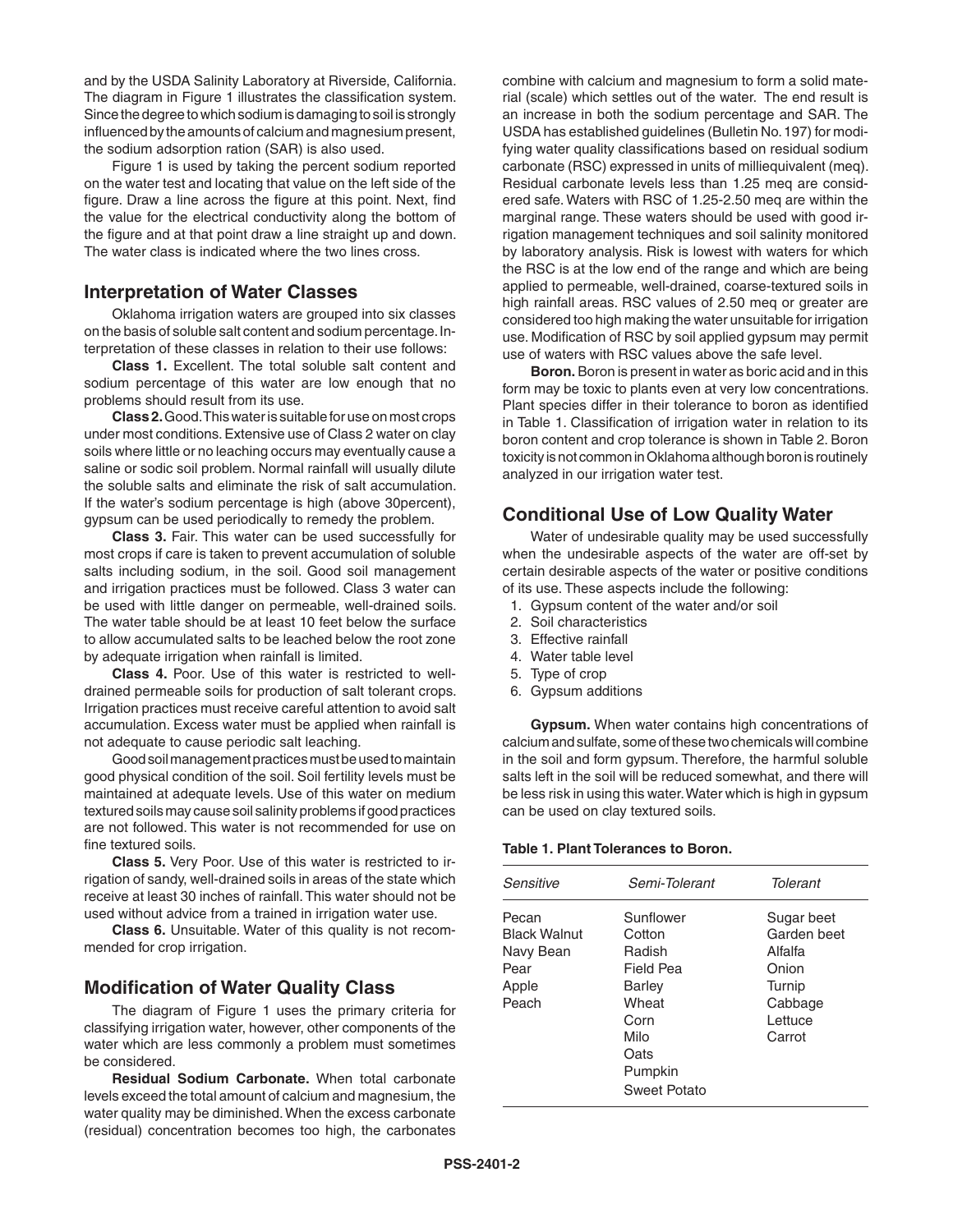| Table 2. Classification of Irrigated Water Based on Boron |
|-----------------------------------------------------------|
| <b>Concentration In Relation to Plant Tolerance</b>       |

| Classification | Sensitive<br>Plants | Semi-Tolerant<br>Plants | Tolerant<br>Plants |
|----------------|---------------------|-------------------------|--------------------|
|                |                     | ppm Boron -             |                    |
| Excellent      | < 0.3               | < 0.6                   | < 1.0              |
| Good           | $0.4 - 0.6$         | $0.7 - 1.3$             | $1.0 - 2.0$        |
| Fair           | $0.7 - 1.0$         | $1.4 - 2.0$             | $2.1 - 3.0$        |
| Poor           | $1.1 - 1.3$         | $2.1 - 2.5$             | $3.1 - 3.8$        |
| Unsuitable     | > 1.3               | > 2.5                   | > 3.8              |
|                |                     |                         |                    |

Irrigation water which has a high sodium hazard (high SAR or RSC) may be used if the soil contains gypsum or if gypsum can be added to the soil. The amounts of gypsum required will depend on the excess sodium or residual carbonate in the water and how much water is applied.

The amount of gypsum needed to off-set residual sodium carbonate in an acre-foot of water can be calculated using the formula:

*Ibs gypsum per acre = 232 Ibs x RSC*

The value of RSC, given in meq, is reported on the irrigation water analysis report. For example, if 24 inches (2 acre-feet) of water is applied during the growing season and the water has a RSC level of 2 meq, the gypsum required per acre-foot of water would be:

#### *232 Ibs x 2 = 464 Ibs gypsum per acre.*

For the 2 acre-feet of water applied, twice as much would be needed.

*464 Ibs gypsum per acre-foot x 2 acre-feet = 928 Ibs gypsumper acre.*

The gypsum could be added every four years at the rate of two ton per acre.

Many soils and waters in western Oklahoma contain native gypsum. Water which is of low quality because it contains excess residual sodium carbonate or excess sodium may be used on these soils with less risk. Water high in total salts, however, has more risk and should not be used on these soils.

**Soil Characteristics.** Sandy textured soils are less likely to accumulate salts or sodium and generally more water can be applied to them than fine textured soils. Because of this, there is less hazard in irrigating coarse textured soils with low quality water. Also, salts and sodium can be leached much easier from coarse textured soils if that becomes necessary.

**Water Table.** It is extremely important that the water table be at least 10 feet below the surface when low quality water is used. This allows water movement below the root zone if leaching becomes necessary and it eliminates movement of salts from the water table to the soil surface.

**Effective Rainfal**l. The risks of using low quality water are lessened as effective rainfall increases. Rain dilutes the salt and sodium in the soil. Therefore, areas which normally receive more than 30 inches of rain have less risk in using low quality water than areas receiving less rain.

**Type of Crop.** Crops vary in their tolerance to salts as reported in Fact Sheet 2226. Low quality water may be used on tolerant crops after they are established. Using low quality water during germination and seedling development should be avoided, however, since most plants are very sensitive to salts at this stage of growth.

## **Water Testing**

The Oklahoma Extension Service offers an irrigation water test through a County Extension Office, about one pint of water in a clean container is required. A small fee is charged to cover testing costs. Testing and reporting the results generally takes about three to five working days. A brief interpretation is provided on the report. More detailed interpretation can be found from an online interactive program at: soiltesting.okstate. edu/water-test-interpretation-program.